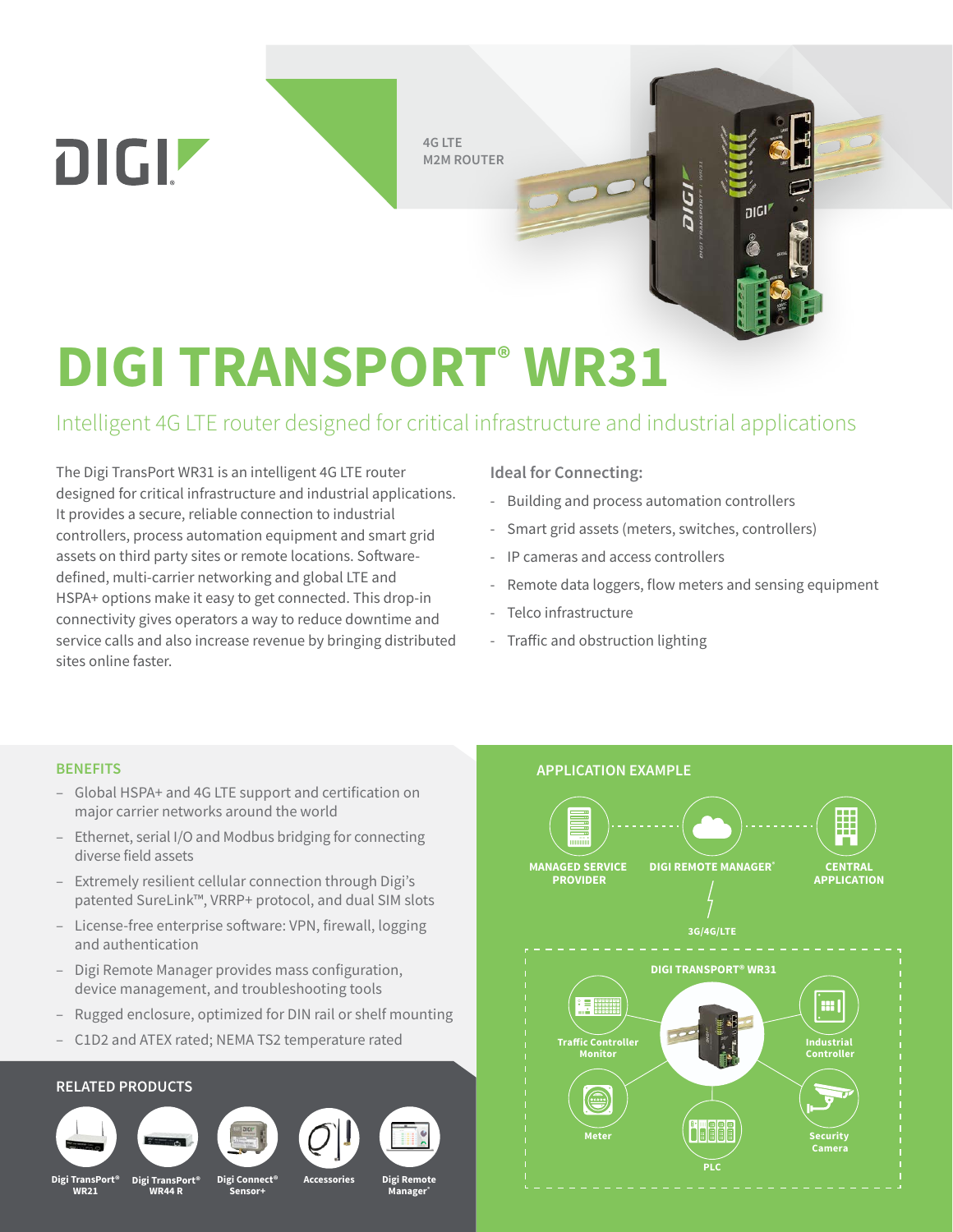#### **SPECIFICATIONS**

# Digi TransPort® WR31

#### **WIRELESS INTERFACES**

| <b>CELLULAR</b>                                    |                                                                                                                                                                                                                          |  |  |  |  |  |  |
|----------------------------------------------------|--------------------------------------------------------------------------------------------------------------------------------------------------------------------------------------------------------------------------|--|--|--|--|--|--|
| LTE - ANZ/LATAM (L9)                               | LTE-Advanced CAT 6: 700(B28)/850(B5,B18,B19)/900(B8)/1500(B21)/1800(B3)/1900(B39)/2100(B1)/<br>2600(B7,B38)/2300(B40)/2500(B41)<br>3G HSPA+: 800/850/900/1700/2100 MHz<br>Transfer rate (max): 300 Mbps down, 50 Mbps up |  |  |  |  |  |  |
| LTE - NORTH AMERICA (M5)                           | LTE CAT 4: 700(B12,13)/850(B5)/AWS(B4)/1900(B2)<br>3G HSPA+: 850/1900 MHz<br>Transfer rate (max): 150 Mbps down, 50 Mbps up<br>Approvals: PTCRB, AT&T, Telus (pending)                                                   |  |  |  |  |  |  |
| LTE - EMEA/APAC (M7)                               | LTE CAT 4: 800(B20)/900(B8)/1800(B3)/2100(B1)/2600(B7)<br>HSPA: 900/2100 MHz<br>EDGE: 900/1800 MHz<br>Transfer rate (max): 150 Mbps down, 50 Mbps up<br>Approvals: Vodafone (pending)                                    |  |  |  |  |  |  |
| LTE 450 - EMEA/APAC (M2)                           | LTE CAT 3: 450(B31)/800(B20)/1800(B3)/2600 (B7)<br>HSPA+: 900/2100 MHz<br>EDGE: 900/1800 MHz<br>Transfer rate (max): 100 Mbps down, 50 Mbps up                                                                           |  |  |  |  |  |  |
| <b>GLOBAL HSPA+ (U9)</b>                           | 3G HSPA+: 850/900/1700AWS/1900/2100 MHz<br>2G EDGE/GPRS: 850/900/1800/1900 MHz<br>Transfer rate (max): 21 Mbps down, 5.76 Mbps up<br>Approvals: PTCRB, Vodafone                                                          |  |  |  |  |  |  |
| CDMA EV-DO 450 MHZ - EMEA (D5)                     | 3G EVDO Rev B: 450 MHz<br>2G 1XRTT: 450 MHz<br>Transfer rate (max): 14.7 Mbps down, 5.4 Mbps up                                                                                                                          |  |  |  |  |  |  |
| <b>CONNECTORS</b>                                  | (2) 50 $\Omega$ SMA (center pin: female)                                                                                                                                                                                 |  |  |  |  |  |  |
| <b>SIM SLOTS</b>                                   | (2) Mini-SIM (2FF)                                                                                                                                                                                                       |  |  |  |  |  |  |
| <b>SIM SECURITY</b>                                | Screw-down SIM cover                                                                                                                                                                                                     |  |  |  |  |  |  |
| <b>SOFTWARE &amp; MANAGEMENT</b>                   |                                                                                                                                                                                                                          |  |  |  |  |  |  |
| <b>REMOTE MANAGEMENT</b>                           | Digi Remote Manager® (cloud based); SNMP v1/v2c/v3 (user installed/managed)                                                                                                                                              |  |  |  |  |  |  |
| <b>LOCAL MANAGEMENT</b>                            | WebUI (HTTP/HTTPS); CLI (Telnet, SSH, SMS)                                                                                                                                                                               |  |  |  |  |  |  |
| <b>MANAGEMENT/</b><br><b>TROUBLESHOOTING TOOLS</b> | FTP, SFTP, SCP; Protocol analyzer with PCAP for Wireshark; Event logging with Syslog and SMTP; NTP/SNTP                                                                                                                  |  |  |  |  |  |  |
| <b>WIRED INTERFACES</b>                            |                                                                                                                                                                                                                          |  |  |  |  |  |  |
| <b>ETHERNET</b>                                    |                                                                                                                                                                                                                          |  |  |  |  |  |  |
| <b>PORTS</b>                                       | (2) RJ-45; 10/100 Mbps (auto-sensing)                                                                                                                                                                                    |  |  |  |  |  |  |
| <b>SERIAL</b>                                      |                                                                                                                                                                                                                          |  |  |  |  |  |  |
| <b>PORTS</b>                                       | $(1)$ DB-9; DCE                                                                                                                                                                                                          |  |  |  |  |  |  |
| <b>STANDARD</b>                                    | RS-232/422/485                                                                                                                                                                                                           |  |  |  |  |  |  |
| <b>SIGNAL SUPPORT</b>                              | TXD, RXD, RTS, CTS, DTR, DCD, DSR, RI                                                                                                                                                                                    |  |  |  |  |  |  |
| <b>FLOW CONTROL</b>                                | Software (XON/XOFF), hardware supported                                                                                                                                                                                  |  |  |  |  |  |  |
| I/O                                                |                                                                                                                                                                                                                          |  |  |  |  |  |  |
| <b>CONNECTOR</b>                                   | 5-pin screw down terminal block                                                                                                                                                                                          |  |  |  |  |  |  |
| <b>DIGITAL</b>                                     | 0-30 VDC, 200mA max.; (2) I/O, software -selectable                                                                                                                                                                      |  |  |  |  |  |  |
| <b>ANALOG</b>                                      | (1) analog I/O; 4-20mA or 0-10V, software selectable; 12 bit resolution                                                                                                                                                  |  |  |  |  |  |  |
| <b>USB</b>                                         |                                                                                                                                                                                                                          |  |  |  |  |  |  |
| <b>PORTS</b>                                       | (1) USB 2.0 Type A                                                                                                                                                                                                       |  |  |  |  |  |  |
| <b>PHYSICAL</b>                                    |                                                                                                                                                                                                                          |  |  |  |  |  |  |
| DIMENSIONS (L X W X H)                             | 5 in x 3.5 in x 2 in (12.7 cm x 8.9 cm x 5.1 cm)                                                                                                                                                                         |  |  |  |  |  |  |
| <b>WEIGHT</b>                                      | 1.1 lb. $(.5 \text{ kg})$                                                                                                                                                                                                |  |  |  |  |  |  |
| <b>STATUS LEDS</b>                                 | Power, service, WWAN, 3x signal strength, User programmable                                                                                                                                                              |  |  |  |  |  |  |
| <b>ENCLOSURE/RATING</b>                            | Aluminum / IP30                                                                                                                                                                                                          |  |  |  |  |  |  |
| <b>MOUNTING</b>                                    | DIN rail mount included                                                                                                                                                                                                  |  |  |  |  |  |  |

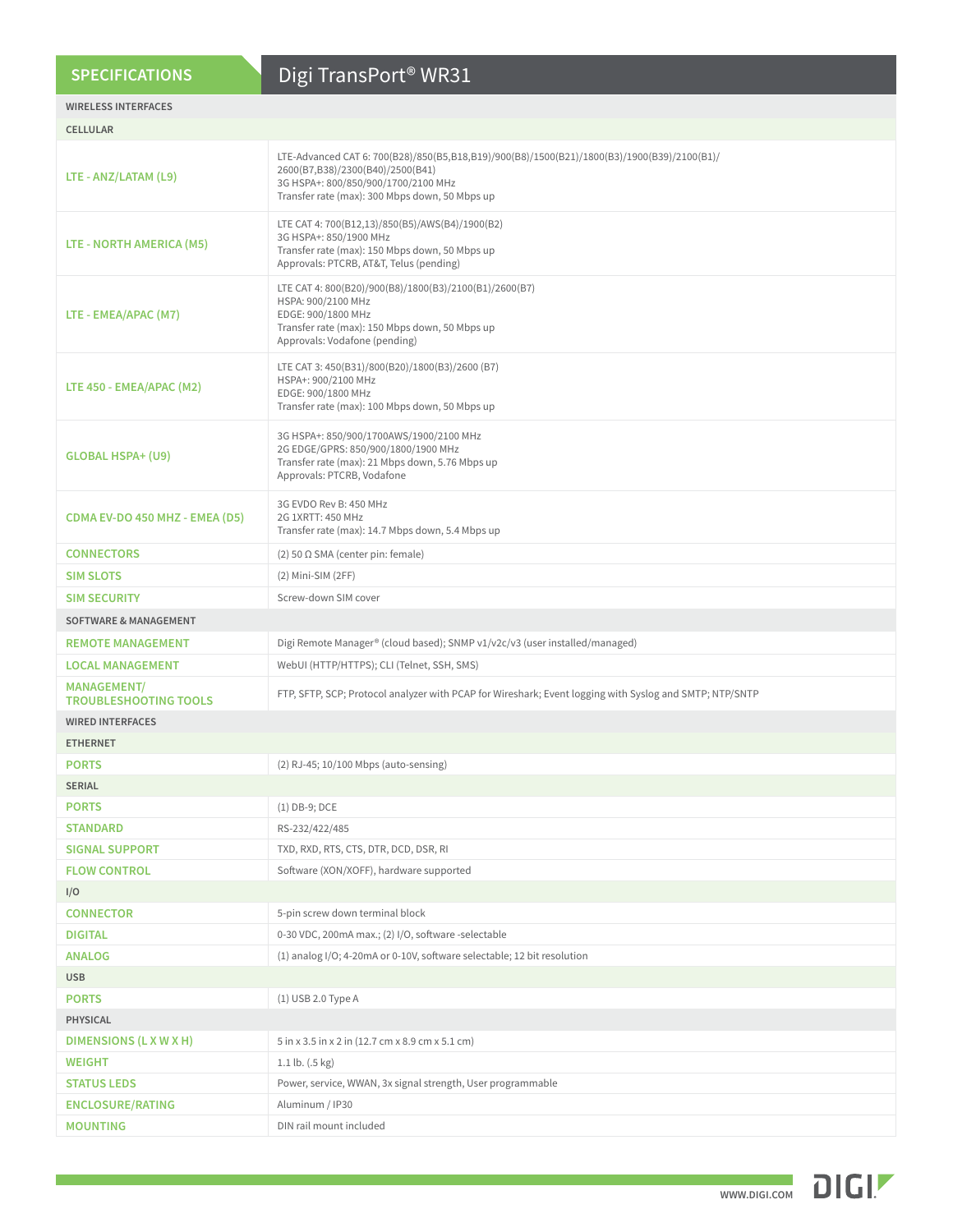| <b>SPECIFICATIONS</b>               | Digi TransPort <sup>®</sup> WR31                                                                                                                                                                                                                                                                        |  |  |  |  |  |  |
|-------------------------------------|---------------------------------------------------------------------------------------------------------------------------------------------------------------------------------------------------------------------------------------------------------------------------------------------------------|--|--|--|--|--|--|
| <b>POWER REQUIREMENTS</b>           |                                                                                                                                                                                                                                                                                                         |  |  |  |  |  |  |
| <b>POWER INPUT</b>                  | 9 - 30 VDC, 18W min power source required                                                                                                                                                                                                                                                               |  |  |  |  |  |  |
| <b>POWER CONNECTOR</b>              | Screw down removable terminal block                                                                                                                                                                                                                                                                     |  |  |  |  |  |  |
| <b>POWER CONSUMPTION</b>            | 4W typical (Idle); 12W typical (Peak Tx/Rx)                                                                                                                                                                                                                                                             |  |  |  |  |  |  |
| <b>ENVIRONMENTAL</b>                |                                                                                                                                                                                                                                                                                                         |  |  |  |  |  |  |
| <b>HAZARDOUS (CLASS 1 DIV 2)</b>    | Yes                                                                                                                                                                                                                                                                                                     |  |  |  |  |  |  |
| <b>OPERATING TEMPERATURE</b>        | -34° C to +74° C (-29° F to +165° F); (Reduced cellular performance may occur above +60° C)                                                                                                                                                                                                             |  |  |  |  |  |  |
| <b>STORAGE TEMPERATURE</b>          | -40° C to +85° C (-40° F to +185° F)                                                                                                                                                                                                                                                                    |  |  |  |  |  |  |
| <b>ETHERNET ISOLATION</b>           | 1.5 kV RMS                                                                                                                                                                                                                                                                                              |  |  |  |  |  |  |
| <b>SERIAL PORT PROTECTION (ESD)</b> | 15 kV                                                                                                                                                                                                                                                                                                   |  |  |  |  |  |  |
| <b>RELATIVE HUMIDITY</b>            | 5% to 95% (non-condensing)                                                                                                                                                                                                                                                                              |  |  |  |  |  |  |
| <b>APPROVALS</b>                    |                                                                                                                                                                                                                                                                                                         |  |  |  |  |  |  |
| <b>CELLULAR</b>                     | <b>PTCRB</b>                                                                                                                                                                                                                                                                                            |  |  |  |  |  |  |
| <b>SAFETY</b>                       | Hazardous locations: ANSI/ISA-12.12.01-2015, CAN/CSA C22.2 NO.213-15<br>Ordinary locations: UL 60950-1, 2nd Edition, 2014-10-14; UL 62368: 2014, 2nd Edition<br>ATEX standards: Protection method (Ex) II 3 G Ex nA IIC T4 Gc<br>EN 60079-0:2012+A11:2013, EN 60079-15:2010, DEMKO 15 ATEX 1574X Rev. 1 |  |  |  |  |  |  |
| <b>IECEX STANDARDS</b>              | US/UL/ExTR17.0077/00                                                                                                                                                                                                                                                                                    |  |  |  |  |  |  |
| <b>EMISSIONS/IMMUNITY</b>           | CE, FCC Part 15 Class B, AS/NZS CISPR 22, EN55024, EN55022 Class B                                                                                                                                                                                                                                      |  |  |  |  |  |  |
| <b>WARRANTY</b>                     |                                                                                                                                                                                                                                                                                                         |  |  |  |  |  |  |
| <b>PRODUCT WARRANTY</b>             | 5 years                                                                                                                                                                                                                                                                                                 |  |  |  |  |  |  |

| <b>ENTERPRISE SOFTWARE</b> | <b>DESCRIPTION</b>                                                                                                                                                                                                                                                                                                                                                                                                                                                                                        |
|----------------------------|-----------------------------------------------------------------------------------------------------------------------------------------------------------------------------------------------------------------------------------------------------------------------------------------------------------------------------------------------------------------------------------------------------------------------------------------------------------------------------------------------------------|
| <b>PROTOCOL SUPPORT</b>    | HTTP, HTTPS, FTP, SFTP, SSL, SNMP, SNMP (v1/v2c/v3), SSH, Telnet and CLI for web management; Remote management via<br>Digi Remote Manager; SMS management, protocol analyzer, ability to capture PCAP for use with Wireshark; DynDNS,<br>Dynamic DNS client compatible with BIND9/No-IP/DynDNS                                                                                                                                                                                                            |
| <b>SECURITY/VPN</b>        | IP filtering, stateful inspection firewall with scripting, address and port translation; VPN: IPSec with IKEv1, IKEv2, NAT Traversal;<br>SSL, SSLv2, SSLv3, FIPS 197, Open VPN client and server; PPTP, L2TP; (5) VPN tunnels (upgradable to a maximum of 50); Cryptology:<br>SHA-1, MD5, RSA; Encryption: DES, 3DES and AES up to 256-bit (CBC mode for IPsec); Authentication: RADIUS, TACACS+, SCEP for X.509;<br>certificates; Content filtering (via 3rd party); MAC address filtering; VLAN support |
| <b>ROUTING/FAILOVER</b>    | IP pass-through; NAT, NAPT with IP port forwarding; Ethernet bridging; GRE; Multicast routing; Routing protocols: PPP, PPPoE,<br>RIP (v1, v2) OSPF, SRI, BGP, iGMP routing (multicast); RSTP (Rapid Spanning Tree Protocol); IP failover: VRRP, VRRP+TM; Automatic<br>failover/failback to second GSM network/standby APN                                                                                                                                                                                 |
| <b>OTHER PROTOCOLS</b>     | DDHCP; Dynamic DNS client compatible with BIND9/No-IP/DynDNS; QoS via TOS/DSCP/WRED; Modbus UDP/TCP to serial; X.25 including<br>XOT, SNA/IP, TPAD and PAD; Protocol switch; Modbus bridging for connecting diverse field assets                                                                                                                                                                                                                                                                          |

## **PRODUCT IMAGES**







3.5 inches (8.9 cm)

2 in (5.1 cm)